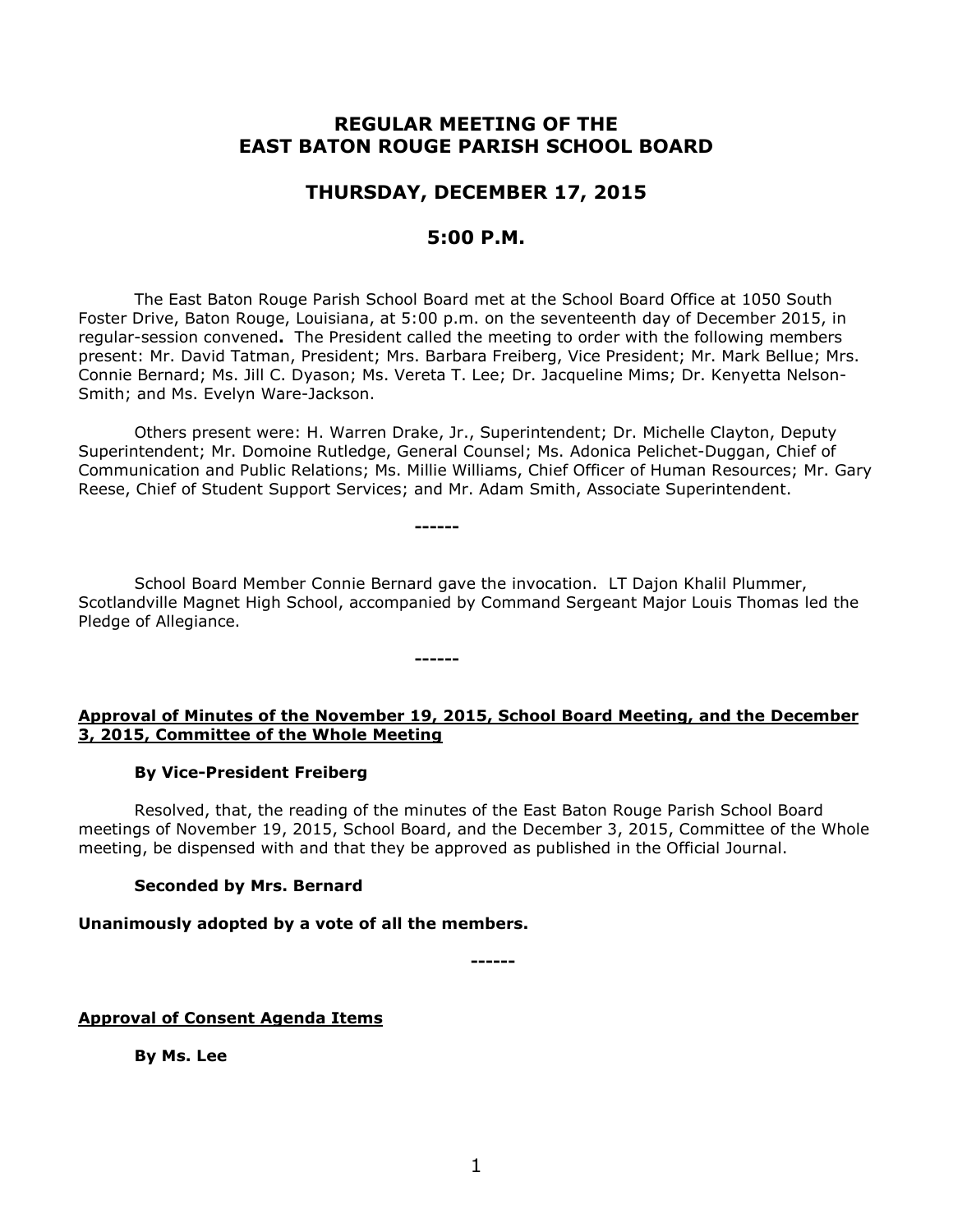Resolved, that, the East Baton Rouge Parish School Board does hereby approve the Consent Agenda items.

### **Seconded by**

**Unanimously adopted by a vote of all the members.**

**------**

### *The following items were approved as part of the Consent Agenda:*

**------**

### **Items approved by the Committee of the Whole for recommendation to the Board:**

Approval of the revised organizational chart and related job descriptions.

Approval of a professional services contract between the East Baton Rouge Parish School Board and InfoSnap, Inc. in the amount of \$20,000.00 for a Pre-K coordinated electronic application system. (Funding Source: 8(g), ESS, Magnet, Title I, General Fund, SRCL, and Early Childhood Grant). Approval of a professional services contract between the East Baton Rouge Parish School Board and ABC123, LLC, in the amount of \$24,900.00 for the Diocese of Baton Rouge's Annual Summer Summit. (Funding Source: Title II Non-Public/Private).

Af the ExxonMobil LSU Cain Center Grant in the amount of \$39,000.00 to benefit thirty-nine (39) teachers working at twenty-two (22) schools throughout the East Baton Rouge Parish School System.

Approval of the WalMart Foundation's Community Grants: (a) WalMart (College Drive location) in the amount of \$1,000.00 to provide students with project-based learning activities to develop skills in engineering, research, and social sciences. (Recipient: Joshua Danzy - Lee High School); and (b) (WalMart/Sam's Club, Airline Drive location) in the amount of \$2,000.00 to purchase band uniforms for students attending Park Forest Middle School.

Approval of the Title I School Improvement (SI) – College and Career Readiness Support 1003a Grant in the amount of \$132,100: (Scalable Counseling Model Grant - \$20,000.00; Certiport Under-Served School Grant - \$29,600.00; and Internship Coordinator Grant - \$82,500.00) to provide college and career services.

Approval for the East Baton Rouge Parish School System to serve as fiscal agent for the Title I School Improvement (SI) – College and Career Readiness Support 1003a Internship Coordinator Grant.

Authorization for the administration to negotiate and execute an amendment to the current Career Compass Contract relative to the additional funding for the Title I School Improvement (SI) – College and Career Readiness Support 1003a Internship Coordinator Grant in the amount of \$82,500.00.

Approval of a professional services contract between the East Baton Rouge Parish School Board and Heinemann in the amount of \$350,000.00 to provide literacy intervention services for students with disabilities and at-risk students at seventeen (17) elementary schools. (Funding Source: IDEA).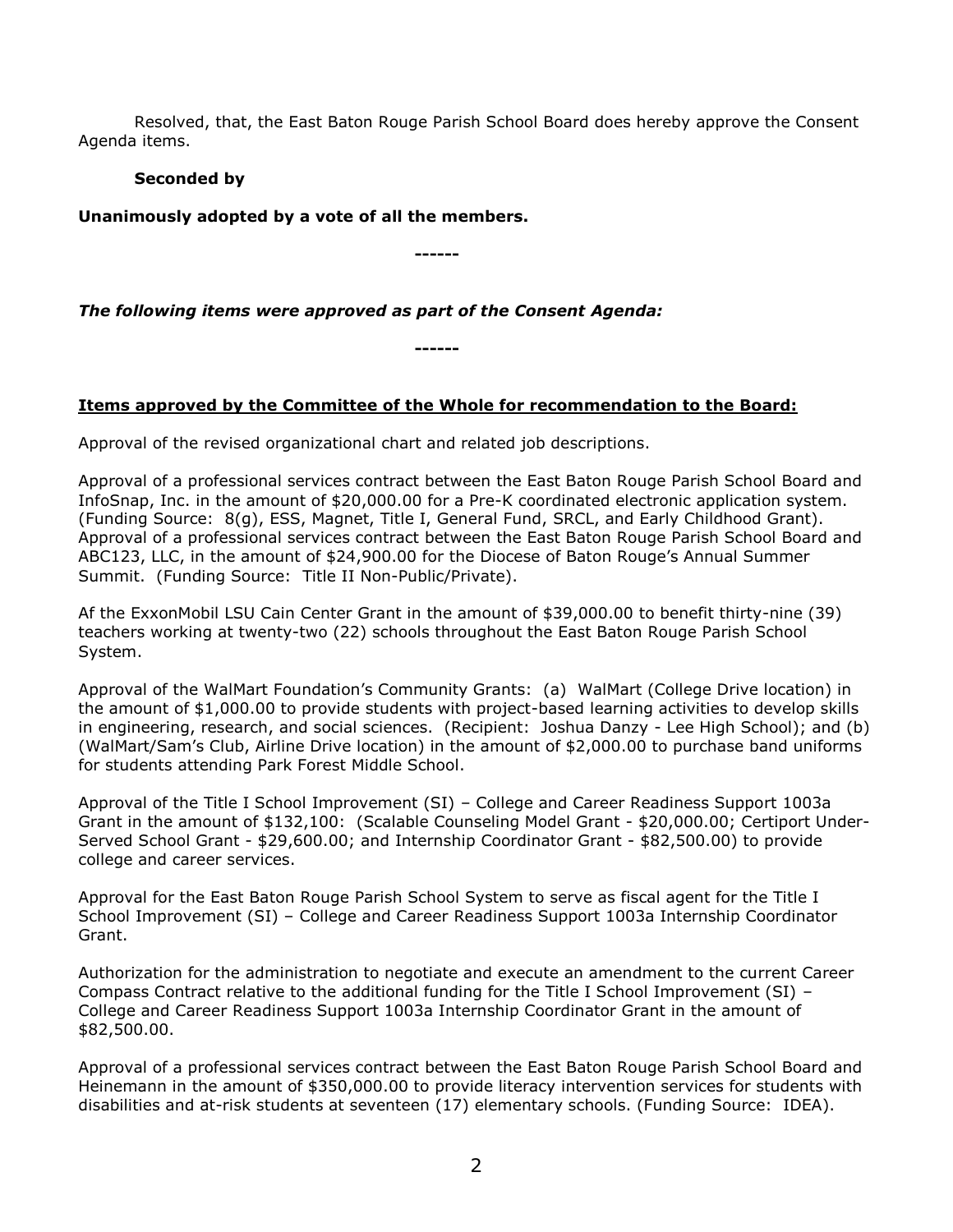#### ------

#### *END OF CONSENT AGENDA ITEMS*

**------**

#### **Approval Professional Services Agreement**

#### **By Vice-President Freiberg**

Resolved, that, the East Baton Rouge Parish School Board does hereby approve a professional services agreement between the East Baton Rouge Parish School Board and OnCourse Systems for Education, LLC, in the amount of \$43,885.00, for an online platform to create and maintain school and teacher websites, create and submit lesson plans, and store documents for teacher and administrative use. (Funding Source: Technology and Professional Development).

#### **Seconded by Ms. Lee**

#### **Unanimously adopted by a vote of all the members.**

**------**

#### **Approval of Settlement of a Law Suit**

### **By Dr. Nelson-Smith**

Resolved, that, the East Baton Rouge Parish School Board does hereby accept the recommendation of Mr. Domoine Rutledge, General Counsel, East Baton Rouge Parish School Board, in the matter of: Jennifer Graves Romero vs. Connie Jefferson & EBRPSB; Suit No.: 615,799; Section 22; 19<sup>th</sup> JDC.

### **Seconded by Vice-President Freiberg**

#### **Unanimously adopted by a vote of all the members.**

**------**

### **Approval of Settlement of a Law Suit**

#### **By Ms. Dyason**

Resolved, that, the East Baton Rouge Parish School Board does hereby accept the recommendation of Mr. Domoine Rutledge, General Counsel, East Baton Rouge Parish School Board, in the matter of: Kizzy Grose, et al, vs. Teisheka Green & EBRPSB; Suit No.: 604,880; Division "D;" 19th JDC (Claimant: Demarcius Schiele).

#### **Seconded by Ms. Ware-Jackson**